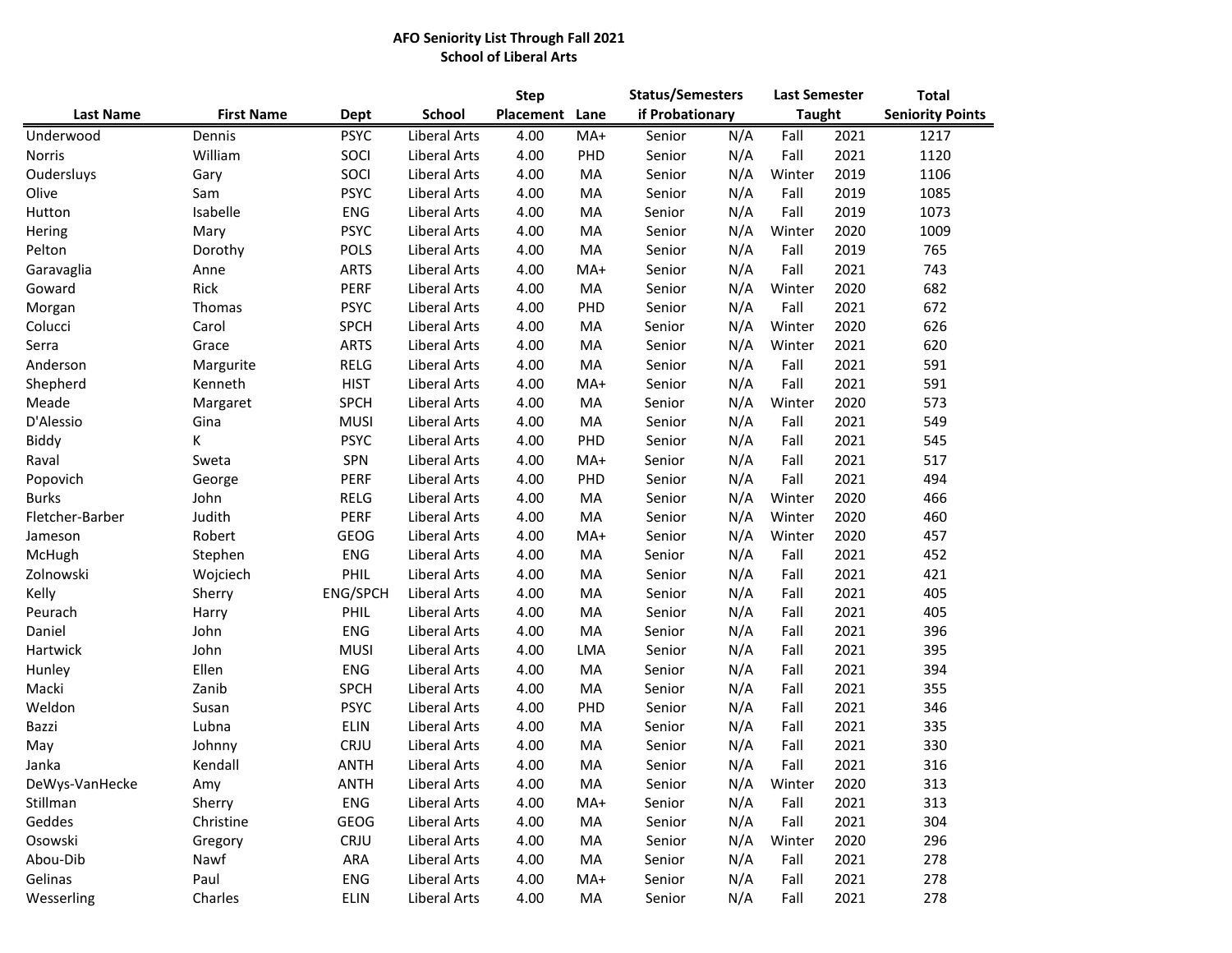| <b>ENG</b><br>2021<br>271<br>Sosnoski<br><b>Liberal Arts</b><br>4.00<br>N/A<br>Fall<br>Steven<br>MA<br>Senior<br>2021<br>270<br>Patrick<br><b>PERF</b><br><b>Liberal Arts</b><br>4.00<br>MA<br>Senior<br>N/A<br>Fall<br>Jensen<br>2021<br>267<br>Donaldson<br>ENG<br><b>Liberal Arts</b><br>4.00<br>N/A<br>Catherine<br>MA<br>Senior<br>Fall<br>2021<br>Kenneth<br><b>ENG</b><br><b>Liberal Arts</b><br>4.00<br>N/A<br>Fall<br>267<br>Jannot<br>MA<br>Senior<br>Jabiru<br>N/A<br>2021<br>260<br>Thamir<br>PHIL<br>Liberal Arts<br>4.00<br>MA<br>Senior<br>Winter<br><b>POLS</b><br>N/A<br>2019<br>257<br><b>Liberal Arts</b><br>4.00<br>MA<br>Senior<br>Winter<br>Lippens<br>Margaret<br><b>PSYC</b><br>N/A<br>2021<br>Liberal Arts<br>4.00<br>PHD<br>Fall<br>255<br>Patricia<br>Senior<br>Lanzon<br>2021<br>ENG<br>Liberal Arts<br>4.00<br>N/A<br>Fall<br>253<br>Guyer<br><b>Brad</b><br>MA<br>Senior<br>2021<br>250<br>Sepulveda<br><b>PSYC</b><br>Liberal Arts<br>PHD<br>N/A<br>Fall<br>Maria<br>4.00<br>Senior<br>Roland<br>ENG<br>Liberal Arts<br>4.00<br>N/A<br>Fall<br>2021<br>243<br>MA<br>Senior<br>Bayne<br><b>RELG</b><br>Liberal Arts<br>4.00<br>MA<br>N/A<br>2021<br>242<br>Dinnan<br>Senior<br>Summer<br>Anne<br><b>ELIN</b><br>Liberal Arts<br>4.00<br>MA<br>N/A<br>2021<br>240<br>Ramsay<br>Senior<br>Winter<br>Carolyn<br>N/A<br>Summer<br>2021<br>Golden<br>Cathy<br>ENG<br>Liberal Arts<br>4.00<br>MA<br>225<br>Senior<br>Cullin<br>N/A<br>2021<br>Valerie<br><b>ENG</b><br>Liberal Arts<br>4.00<br>$MA+$<br>Winter<br>225<br>Senior<br>N/A<br><b>TCM</b><br>Liberal Arts<br>4.00<br>MA<br>Fall<br>2021<br>225<br>Spivak<br>Courtney<br>Senior<br>N/A<br>2021<br>222<br><b>MUSI</b><br>Liberal Arts<br>4.00<br>MA<br>Fall<br>Lai<br>Anthony<br>Senior<br>2021<br>ENG<br><b>Liberal Arts</b><br>4.00<br>MA<br>Senior<br>N/A<br>Fall<br>220<br>Haas<br>Valerie<br>Jeffery<br>ENG<br><b>Liberal Arts</b><br>4.00<br>MA<br>N/A<br>Fall<br>2021<br>220<br>Rebecca<br>Senior<br>2021<br>Simonson-Bloomfield<br><b>ENG</b><br><b>Liberal Arts</b><br>4.00<br>MA<br>N/A<br>Fall<br>218<br>Christie<br>Senior<br>2021<br>Melton<br><b>SPN</b><br>4.00<br>MA+<br>N/A<br>Fall<br>208<br>Kyle<br><b>Liberal Arts</b><br>Senior<br>2021<br><b>PSYC</b><br><b>Liberal Arts</b><br>4.00<br>PHD<br>N/A<br>Fall<br>207<br>Ahmed<br>Najim<br>Senior<br>Scott<br><b>ELIN</b><br><b>Liberal Arts</b><br>4.00<br>MA<br>N/A<br>Fall<br>2021<br>206<br>Corp<br>Senior<br>Larson-Voltz<br><b>ARTS</b><br><b>Liberal Arts</b><br>4.00<br>N/A<br>2021<br>203<br>Karen<br>MA+<br>Senior<br>Fall<br>2021<br><b>SPCH</b><br><b>Liberal Arts</b><br>4.00<br>MA<br>N/A<br>Fall<br>195<br>Harrison<br>Senior<br>Dempsey<br>N/A<br>2021<br>Hopkins<br><b>TCM</b><br><b>Liberal Arts</b><br>4.00<br>$MA+$<br>Senior<br>Fall<br>195<br>Thomas<br>N/A<br>2020<br>192<br><b>PERF</b><br>Liberal Arts<br>4.00<br>MA<br>Bremer-Beer<br>Mary<br>Senior<br>Winter<br>N/A<br>189<br>Randall<br><b>MUSI</b><br>Liberal Arts<br>4.00<br>Winter<br>2020<br>Knight<br>MA<br>Senior<br>N/A<br>Fall<br>2019<br>186<br>Fernane<br>Michelle<br>ENG<br><b>Liberal Arts</b><br>4.00<br>MA<br>Senior<br>N/A<br>184<br>Michael<br>PHIL<br><b>Liberal Arts</b><br>Winter<br>2021<br>Gavin<br>4.00<br>MA<br>Senior<br>N/A<br>Fall<br>2021<br>Russell<br><b>ARTS</b><br>Liberal Arts<br>4.00<br>MA<br>171<br>Senior<br>Jones<br>Tiffany<br><b>PSYC</b><br>PHD<br>N/A<br>Winter<br>2020<br>170<br><b>Boards</b><br>Liberal Arts<br>4.00<br>Senior<br>PERF<br>N/A<br>2020<br>167<br>Liberal Arts<br>4.00<br>MA<br>Winter<br><b>Bremer</b><br>Christopher<br>Senior<br>N/A<br>Palmer<br><b>PSYC</b><br>Liberal Arts<br>Winter<br>2019<br>167<br>Donna<br>4.00<br>MA+<br>Senior<br>Gail<br>CRJU<br>Liberal Arts<br>N/A<br>Fall<br>2021<br>166<br>Copeland<br>4.00<br>MA<br>Senior<br>Fall<br>165<br>Zahr<br>Nada<br><b>ARA</b><br>Liberal Arts<br>4.00<br>PHD<br>N/A<br>2021<br>Senior<br>Castle-Kelly<br>Nicole<br>ENG<br>4.00<br>MA<br>N/A<br>Fall<br>2021<br>164<br>Liberal Arts<br>Senior<br><b>ELIN</b><br>N/A<br>2021<br>159<br>Harrington<br>Shelley<br>Liberal Arts<br>4.00<br>MA<br>Senior<br>Winter<br>Kroll<br>N/A<br>Michael<br>ENG<br>Liberal Arts<br>4.00<br>Fall<br>2021<br>147<br>MA+<br>Senior<br>N/A<br>Markos<br>ENG<br><b>Liberal Arts</b><br>4.00<br>Fall<br>2021<br>Ameera<br>MA<br>Senior<br>147<br>Charlotte<br>SOCI<br><b>Liberal Arts</b><br>4.00<br>PHD<br>N/A<br>Fall<br>2021<br>Winston<br>Senior<br>147<br>ELIN<br>Taillard<br><b>Liberal Arts</b><br>4.00<br>N/A<br>Fall<br>2021<br>Steven<br>MA<br>Senior<br>146<br>N/A<br>ELIN<br><b>Liberal Arts</b><br>4.00<br>Fall<br>2021<br>Shenaq<br>Rana<br>MA<br>Senior<br>145<br>N/A<br>ELIN<br>Liberal Arts<br>4.00<br>Fall<br>2021<br>Hamana-Nettles<br>Souad<br>MA<br>Senior<br>144<br>2021<br>Mastronardi<br>Vincent<br>ENG<br><b>Liberal Arts</b><br>4.00<br>MA<br>N/A<br>Fall<br>Senior<br>144 | Kearney    | Daniel   | CRJU | Liberal Arts | 4.00 | MA | Senior | N/A | Fall | 2021 | 273 |
|--------------------------------------------------------------------------------------------------------------------------------------------------------------------------------------------------------------------------------------------------------------------------------------------------------------------------------------------------------------------------------------------------------------------------------------------------------------------------------------------------------------------------------------------------------------------------------------------------------------------------------------------------------------------------------------------------------------------------------------------------------------------------------------------------------------------------------------------------------------------------------------------------------------------------------------------------------------------------------------------------------------------------------------------------------------------------------------------------------------------------------------------------------------------------------------------------------------------------------------------------------------------------------------------------------------------------------------------------------------------------------------------------------------------------------------------------------------------------------------------------------------------------------------------------------------------------------------------------------------------------------------------------------------------------------------------------------------------------------------------------------------------------------------------------------------------------------------------------------------------------------------------------------------------------------------------------------------------------------------------------------------------------------------------------------------------------------------------------------------------------------------------------------------------------------------------------------------------------------------------------------------------------------------------------------------------------------------------------------------------------------------------------------------------------------------------------------------------------------------------------------------------------------------------------------------------------------------------------------------------------------------------------------------------------------------------------------------------------------------------------------------------------------------------------------------------------------------------------------------------------------------------------------------------------------------------------------------------------------------------------------------------------------------------------------------------------------------------------------------------------------------------------------------------------------------------------------------------------------------------------------------------------------------------------------------------------------------------------------------------------------------------------------------------------------------------------------------------------------------------------------------------------------------------------------------------------------------------------------------------------------------------------------------------------------------------------------------------------------------------------------------------------------------------------------------------------------------------------------------------------------------------------------------------------------------------------------------------------------------------------------------------------------------------------------------------------------------------------------------------------------------------------------------------------------------------------------------------------------------------------------------------------------------------------------------------------------------------------------------------------------------------------------------------------------------------------------------------------------------------------------------------------------------------------------------------------------------------------------------------------------------------------------------------------------------------------------------------------------------------------------------------------------------------------------------------------------------------------------------------------------------------------------------------------------------|------------|----------|------|--------------|------|----|--------|-----|------|------|-----|
|                                                                                                                                                                                                                                                                                                                                                                                                                                                                                                                                                                                                                                                                                                                                                                                                                                                                                                                                                                                                                                                                                                                                                                                                                                                                                                                                                                                                                                                                                                                                                                                                                                                                                                                                                                                                                                                                                                                                                                                                                                                                                                                                                                                                                                                                                                                                                                                                                                                                                                                                                                                                                                                                                                                                                                                                                                                                                                                                                                                                                                                                                                                                                                                                                                                                                                                                                                                                                                                                                                                                                                                                                                                                                                                                                                                                                                                                                                                                                                                                                                                                                                                                                                                                                                                                                                                                                                                                                                                                                                                                                                                                                                                                                                                                                                                                                                                                                                                                      |            |          |      |              |      |    |        |     |      |      |     |
|                                                                                                                                                                                                                                                                                                                                                                                                                                                                                                                                                                                                                                                                                                                                                                                                                                                                                                                                                                                                                                                                                                                                                                                                                                                                                                                                                                                                                                                                                                                                                                                                                                                                                                                                                                                                                                                                                                                                                                                                                                                                                                                                                                                                                                                                                                                                                                                                                                                                                                                                                                                                                                                                                                                                                                                                                                                                                                                                                                                                                                                                                                                                                                                                                                                                                                                                                                                                                                                                                                                                                                                                                                                                                                                                                                                                                                                                                                                                                                                                                                                                                                                                                                                                                                                                                                                                                                                                                                                                                                                                                                                                                                                                                                                                                                                                                                                                                                                                      |            |          |      |              |      |    |        |     |      |      |     |
|                                                                                                                                                                                                                                                                                                                                                                                                                                                                                                                                                                                                                                                                                                                                                                                                                                                                                                                                                                                                                                                                                                                                                                                                                                                                                                                                                                                                                                                                                                                                                                                                                                                                                                                                                                                                                                                                                                                                                                                                                                                                                                                                                                                                                                                                                                                                                                                                                                                                                                                                                                                                                                                                                                                                                                                                                                                                                                                                                                                                                                                                                                                                                                                                                                                                                                                                                                                                                                                                                                                                                                                                                                                                                                                                                                                                                                                                                                                                                                                                                                                                                                                                                                                                                                                                                                                                                                                                                                                                                                                                                                                                                                                                                                                                                                                                                                                                                                                                      |            |          |      |              |      |    |        |     |      |      |     |
|                                                                                                                                                                                                                                                                                                                                                                                                                                                                                                                                                                                                                                                                                                                                                                                                                                                                                                                                                                                                                                                                                                                                                                                                                                                                                                                                                                                                                                                                                                                                                                                                                                                                                                                                                                                                                                                                                                                                                                                                                                                                                                                                                                                                                                                                                                                                                                                                                                                                                                                                                                                                                                                                                                                                                                                                                                                                                                                                                                                                                                                                                                                                                                                                                                                                                                                                                                                                                                                                                                                                                                                                                                                                                                                                                                                                                                                                                                                                                                                                                                                                                                                                                                                                                                                                                                                                                                                                                                                                                                                                                                                                                                                                                                                                                                                                                                                                                                                                      |            |          |      |              |      |    |        |     |      |      |     |
|                                                                                                                                                                                                                                                                                                                                                                                                                                                                                                                                                                                                                                                                                                                                                                                                                                                                                                                                                                                                                                                                                                                                                                                                                                                                                                                                                                                                                                                                                                                                                                                                                                                                                                                                                                                                                                                                                                                                                                                                                                                                                                                                                                                                                                                                                                                                                                                                                                                                                                                                                                                                                                                                                                                                                                                                                                                                                                                                                                                                                                                                                                                                                                                                                                                                                                                                                                                                                                                                                                                                                                                                                                                                                                                                                                                                                                                                                                                                                                                                                                                                                                                                                                                                                                                                                                                                                                                                                                                                                                                                                                                                                                                                                                                                                                                                                                                                                                                                      |            |          |      |              |      |    |        |     |      |      |     |
|                                                                                                                                                                                                                                                                                                                                                                                                                                                                                                                                                                                                                                                                                                                                                                                                                                                                                                                                                                                                                                                                                                                                                                                                                                                                                                                                                                                                                                                                                                                                                                                                                                                                                                                                                                                                                                                                                                                                                                                                                                                                                                                                                                                                                                                                                                                                                                                                                                                                                                                                                                                                                                                                                                                                                                                                                                                                                                                                                                                                                                                                                                                                                                                                                                                                                                                                                                                                                                                                                                                                                                                                                                                                                                                                                                                                                                                                                                                                                                                                                                                                                                                                                                                                                                                                                                                                                                                                                                                                                                                                                                                                                                                                                                                                                                                                                                                                                                                                      |            |          |      |              |      |    |        |     |      |      |     |
|                                                                                                                                                                                                                                                                                                                                                                                                                                                                                                                                                                                                                                                                                                                                                                                                                                                                                                                                                                                                                                                                                                                                                                                                                                                                                                                                                                                                                                                                                                                                                                                                                                                                                                                                                                                                                                                                                                                                                                                                                                                                                                                                                                                                                                                                                                                                                                                                                                                                                                                                                                                                                                                                                                                                                                                                                                                                                                                                                                                                                                                                                                                                                                                                                                                                                                                                                                                                                                                                                                                                                                                                                                                                                                                                                                                                                                                                                                                                                                                                                                                                                                                                                                                                                                                                                                                                                                                                                                                                                                                                                                                                                                                                                                                                                                                                                                                                                                                                      |            |          |      |              |      |    |        |     |      |      |     |
|                                                                                                                                                                                                                                                                                                                                                                                                                                                                                                                                                                                                                                                                                                                                                                                                                                                                                                                                                                                                                                                                                                                                                                                                                                                                                                                                                                                                                                                                                                                                                                                                                                                                                                                                                                                                                                                                                                                                                                                                                                                                                                                                                                                                                                                                                                                                                                                                                                                                                                                                                                                                                                                                                                                                                                                                                                                                                                                                                                                                                                                                                                                                                                                                                                                                                                                                                                                                                                                                                                                                                                                                                                                                                                                                                                                                                                                                                                                                                                                                                                                                                                                                                                                                                                                                                                                                                                                                                                                                                                                                                                                                                                                                                                                                                                                                                                                                                                                                      |            |          |      |              |      |    |        |     |      |      |     |
|                                                                                                                                                                                                                                                                                                                                                                                                                                                                                                                                                                                                                                                                                                                                                                                                                                                                                                                                                                                                                                                                                                                                                                                                                                                                                                                                                                                                                                                                                                                                                                                                                                                                                                                                                                                                                                                                                                                                                                                                                                                                                                                                                                                                                                                                                                                                                                                                                                                                                                                                                                                                                                                                                                                                                                                                                                                                                                                                                                                                                                                                                                                                                                                                                                                                                                                                                                                                                                                                                                                                                                                                                                                                                                                                                                                                                                                                                                                                                                                                                                                                                                                                                                                                                                                                                                                                                                                                                                                                                                                                                                                                                                                                                                                                                                                                                                                                                                                                      |            |          |      |              |      |    |        |     |      |      |     |
|                                                                                                                                                                                                                                                                                                                                                                                                                                                                                                                                                                                                                                                                                                                                                                                                                                                                                                                                                                                                                                                                                                                                                                                                                                                                                                                                                                                                                                                                                                                                                                                                                                                                                                                                                                                                                                                                                                                                                                                                                                                                                                                                                                                                                                                                                                                                                                                                                                                                                                                                                                                                                                                                                                                                                                                                                                                                                                                                                                                                                                                                                                                                                                                                                                                                                                                                                                                                                                                                                                                                                                                                                                                                                                                                                                                                                                                                                                                                                                                                                                                                                                                                                                                                                                                                                                                                                                                                                                                                                                                                                                                                                                                                                                                                                                                                                                                                                                                                      |            |          |      |              |      |    |        |     |      |      |     |
|                                                                                                                                                                                                                                                                                                                                                                                                                                                                                                                                                                                                                                                                                                                                                                                                                                                                                                                                                                                                                                                                                                                                                                                                                                                                                                                                                                                                                                                                                                                                                                                                                                                                                                                                                                                                                                                                                                                                                                                                                                                                                                                                                                                                                                                                                                                                                                                                                                                                                                                                                                                                                                                                                                                                                                                                                                                                                                                                                                                                                                                                                                                                                                                                                                                                                                                                                                                                                                                                                                                                                                                                                                                                                                                                                                                                                                                                                                                                                                                                                                                                                                                                                                                                                                                                                                                                                                                                                                                                                                                                                                                                                                                                                                                                                                                                                                                                                                                                      |            |          |      |              |      |    |        |     |      |      |     |
|                                                                                                                                                                                                                                                                                                                                                                                                                                                                                                                                                                                                                                                                                                                                                                                                                                                                                                                                                                                                                                                                                                                                                                                                                                                                                                                                                                                                                                                                                                                                                                                                                                                                                                                                                                                                                                                                                                                                                                                                                                                                                                                                                                                                                                                                                                                                                                                                                                                                                                                                                                                                                                                                                                                                                                                                                                                                                                                                                                                                                                                                                                                                                                                                                                                                                                                                                                                                                                                                                                                                                                                                                                                                                                                                                                                                                                                                                                                                                                                                                                                                                                                                                                                                                                                                                                                                                                                                                                                                                                                                                                                                                                                                                                                                                                                                                                                                                                                                      |            |          |      |              |      |    |        |     |      |      |     |
|                                                                                                                                                                                                                                                                                                                                                                                                                                                                                                                                                                                                                                                                                                                                                                                                                                                                                                                                                                                                                                                                                                                                                                                                                                                                                                                                                                                                                                                                                                                                                                                                                                                                                                                                                                                                                                                                                                                                                                                                                                                                                                                                                                                                                                                                                                                                                                                                                                                                                                                                                                                                                                                                                                                                                                                                                                                                                                                                                                                                                                                                                                                                                                                                                                                                                                                                                                                                                                                                                                                                                                                                                                                                                                                                                                                                                                                                                                                                                                                                                                                                                                                                                                                                                                                                                                                                                                                                                                                                                                                                                                                                                                                                                                                                                                                                                                                                                                                                      |            |          |      |              |      |    |        |     |      |      |     |
|                                                                                                                                                                                                                                                                                                                                                                                                                                                                                                                                                                                                                                                                                                                                                                                                                                                                                                                                                                                                                                                                                                                                                                                                                                                                                                                                                                                                                                                                                                                                                                                                                                                                                                                                                                                                                                                                                                                                                                                                                                                                                                                                                                                                                                                                                                                                                                                                                                                                                                                                                                                                                                                                                                                                                                                                                                                                                                                                                                                                                                                                                                                                                                                                                                                                                                                                                                                                                                                                                                                                                                                                                                                                                                                                                                                                                                                                                                                                                                                                                                                                                                                                                                                                                                                                                                                                                                                                                                                                                                                                                                                                                                                                                                                                                                                                                                                                                                                                      |            |          |      |              |      |    |        |     |      |      |     |
|                                                                                                                                                                                                                                                                                                                                                                                                                                                                                                                                                                                                                                                                                                                                                                                                                                                                                                                                                                                                                                                                                                                                                                                                                                                                                                                                                                                                                                                                                                                                                                                                                                                                                                                                                                                                                                                                                                                                                                                                                                                                                                                                                                                                                                                                                                                                                                                                                                                                                                                                                                                                                                                                                                                                                                                                                                                                                                                                                                                                                                                                                                                                                                                                                                                                                                                                                                                                                                                                                                                                                                                                                                                                                                                                                                                                                                                                                                                                                                                                                                                                                                                                                                                                                                                                                                                                                                                                                                                                                                                                                                                                                                                                                                                                                                                                                                                                                                                                      |            |          |      |              |      |    |        |     |      |      |     |
|                                                                                                                                                                                                                                                                                                                                                                                                                                                                                                                                                                                                                                                                                                                                                                                                                                                                                                                                                                                                                                                                                                                                                                                                                                                                                                                                                                                                                                                                                                                                                                                                                                                                                                                                                                                                                                                                                                                                                                                                                                                                                                                                                                                                                                                                                                                                                                                                                                                                                                                                                                                                                                                                                                                                                                                                                                                                                                                                                                                                                                                                                                                                                                                                                                                                                                                                                                                                                                                                                                                                                                                                                                                                                                                                                                                                                                                                                                                                                                                                                                                                                                                                                                                                                                                                                                                                                                                                                                                                                                                                                                                                                                                                                                                                                                                                                                                                                                                                      |            |          |      |              |      |    |        |     |      |      |     |
|                                                                                                                                                                                                                                                                                                                                                                                                                                                                                                                                                                                                                                                                                                                                                                                                                                                                                                                                                                                                                                                                                                                                                                                                                                                                                                                                                                                                                                                                                                                                                                                                                                                                                                                                                                                                                                                                                                                                                                                                                                                                                                                                                                                                                                                                                                                                                                                                                                                                                                                                                                                                                                                                                                                                                                                                                                                                                                                                                                                                                                                                                                                                                                                                                                                                                                                                                                                                                                                                                                                                                                                                                                                                                                                                                                                                                                                                                                                                                                                                                                                                                                                                                                                                                                                                                                                                                                                                                                                                                                                                                                                                                                                                                                                                                                                                                                                                                                                                      |            |          |      |              |      |    |        |     |      |      |     |
|                                                                                                                                                                                                                                                                                                                                                                                                                                                                                                                                                                                                                                                                                                                                                                                                                                                                                                                                                                                                                                                                                                                                                                                                                                                                                                                                                                                                                                                                                                                                                                                                                                                                                                                                                                                                                                                                                                                                                                                                                                                                                                                                                                                                                                                                                                                                                                                                                                                                                                                                                                                                                                                                                                                                                                                                                                                                                                                                                                                                                                                                                                                                                                                                                                                                                                                                                                                                                                                                                                                                                                                                                                                                                                                                                                                                                                                                                                                                                                                                                                                                                                                                                                                                                                                                                                                                                                                                                                                                                                                                                                                                                                                                                                                                                                                                                                                                                                                                      |            |          |      |              |      |    |        |     |      |      |     |
|                                                                                                                                                                                                                                                                                                                                                                                                                                                                                                                                                                                                                                                                                                                                                                                                                                                                                                                                                                                                                                                                                                                                                                                                                                                                                                                                                                                                                                                                                                                                                                                                                                                                                                                                                                                                                                                                                                                                                                                                                                                                                                                                                                                                                                                                                                                                                                                                                                                                                                                                                                                                                                                                                                                                                                                                                                                                                                                                                                                                                                                                                                                                                                                                                                                                                                                                                                                                                                                                                                                                                                                                                                                                                                                                                                                                                                                                                                                                                                                                                                                                                                                                                                                                                                                                                                                                                                                                                                                                                                                                                                                                                                                                                                                                                                                                                                                                                                                                      |            |          |      |              |      |    |        |     |      |      |     |
|                                                                                                                                                                                                                                                                                                                                                                                                                                                                                                                                                                                                                                                                                                                                                                                                                                                                                                                                                                                                                                                                                                                                                                                                                                                                                                                                                                                                                                                                                                                                                                                                                                                                                                                                                                                                                                                                                                                                                                                                                                                                                                                                                                                                                                                                                                                                                                                                                                                                                                                                                                                                                                                                                                                                                                                                                                                                                                                                                                                                                                                                                                                                                                                                                                                                                                                                                                                                                                                                                                                                                                                                                                                                                                                                                                                                                                                                                                                                                                                                                                                                                                                                                                                                                                                                                                                                                                                                                                                                                                                                                                                                                                                                                                                                                                                                                                                                                                                                      |            |          |      |              |      |    |        |     |      |      |     |
|                                                                                                                                                                                                                                                                                                                                                                                                                                                                                                                                                                                                                                                                                                                                                                                                                                                                                                                                                                                                                                                                                                                                                                                                                                                                                                                                                                                                                                                                                                                                                                                                                                                                                                                                                                                                                                                                                                                                                                                                                                                                                                                                                                                                                                                                                                                                                                                                                                                                                                                                                                                                                                                                                                                                                                                                                                                                                                                                                                                                                                                                                                                                                                                                                                                                                                                                                                                                                                                                                                                                                                                                                                                                                                                                                                                                                                                                                                                                                                                                                                                                                                                                                                                                                                                                                                                                                                                                                                                                                                                                                                                                                                                                                                                                                                                                                                                                                                                                      |            |          |      |              |      |    |        |     |      |      |     |
|                                                                                                                                                                                                                                                                                                                                                                                                                                                                                                                                                                                                                                                                                                                                                                                                                                                                                                                                                                                                                                                                                                                                                                                                                                                                                                                                                                                                                                                                                                                                                                                                                                                                                                                                                                                                                                                                                                                                                                                                                                                                                                                                                                                                                                                                                                                                                                                                                                                                                                                                                                                                                                                                                                                                                                                                                                                                                                                                                                                                                                                                                                                                                                                                                                                                                                                                                                                                                                                                                                                                                                                                                                                                                                                                                                                                                                                                                                                                                                                                                                                                                                                                                                                                                                                                                                                                                                                                                                                                                                                                                                                                                                                                                                                                                                                                                                                                                                                                      |            |          |      |              |      |    |        |     |      |      |     |
|                                                                                                                                                                                                                                                                                                                                                                                                                                                                                                                                                                                                                                                                                                                                                                                                                                                                                                                                                                                                                                                                                                                                                                                                                                                                                                                                                                                                                                                                                                                                                                                                                                                                                                                                                                                                                                                                                                                                                                                                                                                                                                                                                                                                                                                                                                                                                                                                                                                                                                                                                                                                                                                                                                                                                                                                                                                                                                                                                                                                                                                                                                                                                                                                                                                                                                                                                                                                                                                                                                                                                                                                                                                                                                                                                                                                                                                                                                                                                                                                                                                                                                                                                                                                                                                                                                                                                                                                                                                                                                                                                                                                                                                                                                                                                                                                                                                                                                                                      |            |          |      |              |      |    |        |     |      |      |     |
|                                                                                                                                                                                                                                                                                                                                                                                                                                                                                                                                                                                                                                                                                                                                                                                                                                                                                                                                                                                                                                                                                                                                                                                                                                                                                                                                                                                                                                                                                                                                                                                                                                                                                                                                                                                                                                                                                                                                                                                                                                                                                                                                                                                                                                                                                                                                                                                                                                                                                                                                                                                                                                                                                                                                                                                                                                                                                                                                                                                                                                                                                                                                                                                                                                                                                                                                                                                                                                                                                                                                                                                                                                                                                                                                                                                                                                                                                                                                                                                                                                                                                                                                                                                                                                                                                                                                                                                                                                                                                                                                                                                                                                                                                                                                                                                                                                                                                                                                      |            |          |      |              |      |    |        |     |      |      |     |
|                                                                                                                                                                                                                                                                                                                                                                                                                                                                                                                                                                                                                                                                                                                                                                                                                                                                                                                                                                                                                                                                                                                                                                                                                                                                                                                                                                                                                                                                                                                                                                                                                                                                                                                                                                                                                                                                                                                                                                                                                                                                                                                                                                                                                                                                                                                                                                                                                                                                                                                                                                                                                                                                                                                                                                                                                                                                                                                                                                                                                                                                                                                                                                                                                                                                                                                                                                                                                                                                                                                                                                                                                                                                                                                                                                                                                                                                                                                                                                                                                                                                                                                                                                                                                                                                                                                                                                                                                                                                                                                                                                                                                                                                                                                                                                                                                                                                                                                                      |            |          |      |              |      |    |        |     |      |      |     |
|                                                                                                                                                                                                                                                                                                                                                                                                                                                                                                                                                                                                                                                                                                                                                                                                                                                                                                                                                                                                                                                                                                                                                                                                                                                                                                                                                                                                                                                                                                                                                                                                                                                                                                                                                                                                                                                                                                                                                                                                                                                                                                                                                                                                                                                                                                                                                                                                                                                                                                                                                                                                                                                                                                                                                                                                                                                                                                                                                                                                                                                                                                                                                                                                                                                                                                                                                                                                                                                                                                                                                                                                                                                                                                                                                                                                                                                                                                                                                                                                                                                                                                                                                                                                                                                                                                                                                                                                                                                                                                                                                                                                                                                                                                                                                                                                                                                                                                                                      |            |          |      |              |      |    |        |     |      |      |     |
|                                                                                                                                                                                                                                                                                                                                                                                                                                                                                                                                                                                                                                                                                                                                                                                                                                                                                                                                                                                                                                                                                                                                                                                                                                                                                                                                                                                                                                                                                                                                                                                                                                                                                                                                                                                                                                                                                                                                                                                                                                                                                                                                                                                                                                                                                                                                                                                                                                                                                                                                                                                                                                                                                                                                                                                                                                                                                                                                                                                                                                                                                                                                                                                                                                                                                                                                                                                                                                                                                                                                                                                                                                                                                                                                                                                                                                                                                                                                                                                                                                                                                                                                                                                                                                                                                                                                                                                                                                                                                                                                                                                                                                                                                                                                                                                                                                                                                                                                      |            |          |      |              |      |    |        |     |      |      |     |
|                                                                                                                                                                                                                                                                                                                                                                                                                                                                                                                                                                                                                                                                                                                                                                                                                                                                                                                                                                                                                                                                                                                                                                                                                                                                                                                                                                                                                                                                                                                                                                                                                                                                                                                                                                                                                                                                                                                                                                                                                                                                                                                                                                                                                                                                                                                                                                                                                                                                                                                                                                                                                                                                                                                                                                                                                                                                                                                                                                                                                                                                                                                                                                                                                                                                                                                                                                                                                                                                                                                                                                                                                                                                                                                                                                                                                                                                                                                                                                                                                                                                                                                                                                                                                                                                                                                                                                                                                                                                                                                                                                                                                                                                                                                                                                                                                                                                                                                                      |            |          |      |              |      |    |        |     |      |      |     |
|                                                                                                                                                                                                                                                                                                                                                                                                                                                                                                                                                                                                                                                                                                                                                                                                                                                                                                                                                                                                                                                                                                                                                                                                                                                                                                                                                                                                                                                                                                                                                                                                                                                                                                                                                                                                                                                                                                                                                                                                                                                                                                                                                                                                                                                                                                                                                                                                                                                                                                                                                                                                                                                                                                                                                                                                                                                                                                                                                                                                                                                                                                                                                                                                                                                                                                                                                                                                                                                                                                                                                                                                                                                                                                                                                                                                                                                                                                                                                                                                                                                                                                                                                                                                                                                                                                                                                                                                                                                                                                                                                                                                                                                                                                                                                                                                                                                                                                                                      |            |          |      |              |      |    |        |     |      |      |     |
|                                                                                                                                                                                                                                                                                                                                                                                                                                                                                                                                                                                                                                                                                                                                                                                                                                                                                                                                                                                                                                                                                                                                                                                                                                                                                                                                                                                                                                                                                                                                                                                                                                                                                                                                                                                                                                                                                                                                                                                                                                                                                                                                                                                                                                                                                                                                                                                                                                                                                                                                                                                                                                                                                                                                                                                                                                                                                                                                                                                                                                                                                                                                                                                                                                                                                                                                                                                                                                                                                                                                                                                                                                                                                                                                                                                                                                                                                                                                                                                                                                                                                                                                                                                                                                                                                                                                                                                                                                                                                                                                                                                                                                                                                                                                                                                                                                                                                                                                      |            |          |      |              |      |    |        |     |      |      |     |
|                                                                                                                                                                                                                                                                                                                                                                                                                                                                                                                                                                                                                                                                                                                                                                                                                                                                                                                                                                                                                                                                                                                                                                                                                                                                                                                                                                                                                                                                                                                                                                                                                                                                                                                                                                                                                                                                                                                                                                                                                                                                                                                                                                                                                                                                                                                                                                                                                                                                                                                                                                                                                                                                                                                                                                                                                                                                                                                                                                                                                                                                                                                                                                                                                                                                                                                                                                                                                                                                                                                                                                                                                                                                                                                                                                                                                                                                                                                                                                                                                                                                                                                                                                                                                                                                                                                                                                                                                                                                                                                                                                                                                                                                                                                                                                                                                                                                                                                                      |            |          |      |              |      |    |        |     |      |      |     |
|                                                                                                                                                                                                                                                                                                                                                                                                                                                                                                                                                                                                                                                                                                                                                                                                                                                                                                                                                                                                                                                                                                                                                                                                                                                                                                                                                                                                                                                                                                                                                                                                                                                                                                                                                                                                                                                                                                                                                                                                                                                                                                                                                                                                                                                                                                                                                                                                                                                                                                                                                                                                                                                                                                                                                                                                                                                                                                                                                                                                                                                                                                                                                                                                                                                                                                                                                                                                                                                                                                                                                                                                                                                                                                                                                                                                                                                                                                                                                                                                                                                                                                                                                                                                                                                                                                                                                                                                                                                                                                                                                                                                                                                                                                                                                                                                                                                                                                                                      |            |          |      |              |      |    |        |     |      |      |     |
|                                                                                                                                                                                                                                                                                                                                                                                                                                                                                                                                                                                                                                                                                                                                                                                                                                                                                                                                                                                                                                                                                                                                                                                                                                                                                                                                                                                                                                                                                                                                                                                                                                                                                                                                                                                                                                                                                                                                                                                                                                                                                                                                                                                                                                                                                                                                                                                                                                                                                                                                                                                                                                                                                                                                                                                                                                                                                                                                                                                                                                                                                                                                                                                                                                                                                                                                                                                                                                                                                                                                                                                                                                                                                                                                                                                                                                                                                                                                                                                                                                                                                                                                                                                                                                                                                                                                                                                                                                                                                                                                                                                                                                                                                                                                                                                                                                                                                                                                      |            |          |      |              |      |    |        |     |      |      |     |
|                                                                                                                                                                                                                                                                                                                                                                                                                                                                                                                                                                                                                                                                                                                                                                                                                                                                                                                                                                                                                                                                                                                                                                                                                                                                                                                                                                                                                                                                                                                                                                                                                                                                                                                                                                                                                                                                                                                                                                                                                                                                                                                                                                                                                                                                                                                                                                                                                                                                                                                                                                                                                                                                                                                                                                                                                                                                                                                                                                                                                                                                                                                                                                                                                                                                                                                                                                                                                                                                                                                                                                                                                                                                                                                                                                                                                                                                                                                                                                                                                                                                                                                                                                                                                                                                                                                                                                                                                                                                                                                                                                                                                                                                                                                                                                                                                                                                                                                                      |            |          |      |              |      |    |        |     |      |      |     |
|                                                                                                                                                                                                                                                                                                                                                                                                                                                                                                                                                                                                                                                                                                                                                                                                                                                                                                                                                                                                                                                                                                                                                                                                                                                                                                                                                                                                                                                                                                                                                                                                                                                                                                                                                                                                                                                                                                                                                                                                                                                                                                                                                                                                                                                                                                                                                                                                                                                                                                                                                                                                                                                                                                                                                                                                                                                                                                                                                                                                                                                                                                                                                                                                                                                                                                                                                                                                                                                                                                                                                                                                                                                                                                                                                                                                                                                                                                                                                                                                                                                                                                                                                                                                                                                                                                                                                                                                                                                                                                                                                                                                                                                                                                                                                                                                                                                                                                                                      |            |          |      |              |      |    |        |     |      |      |     |
|                                                                                                                                                                                                                                                                                                                                                                                                                                                                                                                                                                                                                                                                                                                                                                                                                                                                                                                                                                                                                                                                                                                                                                                                                                                                                                                                                                                                                                                                                                                                                                                                                                                                                                                                                                                                                                                                                                                                                                                                                                                                                                                                                                                                                                                                                                                                                                                                                                                                                                                                                                                                                                                                                                                                                                                                                                                                                                                                                                                                                                                                                                                                                                                                                                                                                                                                                                                                                                                                                                                                                                                                                                                                                                                                                                                                                                                                                                                                                                                                                                                                                                                                                                                                                                                                                                                                                                                                                                                                                                                                                                                                                                                                                                                                                                                                                                                                                                                                      |            |          |      |              |      |    |        |     |      |      |     |
|                                                                                                                                                                                                                                                                                                                                                                                                                                                                                                                                                                                                                                                                                                                                                                                                                                                                                                                                                                                                                                                                                                                                                                                                                                                                                                                                                                                                                                                                                                                                                                                                                                                                                                                                                                                                                                                                                                                                                                                                                                                                                                                                                                                                                                                                                                                                                                                                                                                                                                                                                                                                                                                                                                                                                                                                                                                                                                                                                                                                                                                                                                                                                                                                                                                                                                                                                                                                                                                                                                                                                                                                                                                                                                                                                                                                                                                                                                                                                                                                                                                                                                                                                                                                                                                                                                                                                                                                                                                                                                                                                                                                                                                                                                                                                                                                                                                                                                                                      |            |          |      |              |      |    |        |     |      |      |     |
|                                                                                                                                                                                                                                                                                                                                                                                                                                                                                                                                                                                                                                                                                                                                                                                                                                                                                                                                                                                                                                                                                                                                                                                                                                                                                                                                                                                                                                                                                                                                                                                                                                                                                                                                                                                                                                                                                                                                                                                                                                                                                                                                                                                                                                                                                                                                                                                                                                                                                                                                                                                                                                                                                                                                                                                                                                                                                                                                                                                                                                                                                                                                                                                                                                                                                                                                                                                                                                                                                                                                                                                                                                                                                                                                                                                                                                                                                                                                                                                                                                                                                                                                                                                                                                                                                                                                                                                                                                                                                                                                                                                                                                                                                                                                                                                                                                                                                                                                      |            |          |      |              |      |    |        |     |      |      |     |
|                                                                                                                                                                                                                                                                                                                                                                                                                                                                                                                                                                                                                                                                                                                                                                                                                                                                                                                                                                                                                                                                                                                                                                                                                                                                                                                                                                                                                                                                                                                                                                                                                                                                                                                                                                                                                                                                                                                                                                                                                                                                                                                                                                                                                                                                                                                                                                                                                                                                                                                                                                                                                                                                                                                                                                                                                                                                                                                                                                                                                                                                                                                                                                                                                                                                                                                                                                                                                                                                                                                                                                                                                                                                                                                                                                                                                                                                                                                                                                                                                                                                                                                                                                                                                                                                                                                                                                                                                                                                                                                                                                                                                                                                                                                                                                                                                                                                                                                                      |            |          |      |              |      |    |        |     |      |      |     |
|                                                                                                                                                                                                                                                                                                                                                                                                                                                                                                                                                                                                                                                                                                                                                                                                                                                                                                                                                                                                                                                                                                                                                                                                                                                                                                                                                                                                                                                                                                                                                                                                                                                                                                                                                                                                                                                                                                                                                                                                                                                                                                                                                                                                                                                                                                                                                                                                                                                                                                                                                                                                                                                                                                                                                                                                                                                                                                                                                                                                                                                                                                                                                                                                                                                                                                                                                                                                                                                                                                                                                                                                                                                                                                                                                                                                                                                                                                                                                                                                                                                                                                                                                                                                                                                                                                                                                                                                                                                                                                                                                                                                                                                                                                                                                                                                                                                                                                                                      |            |          |      |              |      |    |        |     |      |      |     |
|                                                                                                                                                                                                                                                                                                                                                                                                                                                                                                                                                                                                                                                                                                                                                                                                                                                                                                                                                                                                                                                                                                                                                                                                                                                                                                                                                                                                                                                                                                                                                                                                                                                                                                                                                                                                                                                                                                                                                                                                                                                                                                                                                                                                                                                                                                                                                                                                                                                                                                                                                                                                                                                                                                                                                                                                                                                                                                                                                                                                                                                                                                                                                                                                                                                                                                                                                                                                                                                                                                                                                                                                                                                                                                                                                                                                                                                                                                                                                                                                                                                                                                                                                                                                                                                                                                                                                                                                                                                                                                                                                                                                                                                                                                                                                                                                                                                                                                                                      |            |          |      |              |      |    |        |     |      |      |     |
|                                                                                                                                                                                                                                                                                                                                                                                                                                                                                                                                                                                                                                                                                                                                                                                                                                                                                                                                                                                                                                                                                                                                                                                                                                                                                                                                                                                                                                                                                                                                                                                                                                                                                                                                                                                                                                                                                                                                                                                                                                                                                                                                                                                                                                                                                                                                                                                                                                                                                                                                                                                                                                                                                                                                                                                                                                                                                                                                                                                                                                                                                                                                                                                                                                                                                                                                                                                                                                                                                                                                                                                                                                                                                                                                                                                                                                                                                                                                                                                                                                                                                                                                                                                                                                                                                                                                                                                                                                                                                                                                                                                                                                                                                                                                                                                                                                                                                                                                      |            |          |      |              |      |    |        |     |      |      |     |
|                                                                                                                                                                                                                                                                                                                                                                                                                                                                                                                                                                                                                                                                                                                                                                                                                                                                                                                                                                                                                                                                                                                                                                                                                                                                                                                                                                                                                                                                                                                                                                                                                                                                                                                                                                                                                                                                                                                                                                                                                                                                                                                                                                                                                                                                                                                                                                                                                                                                                                                                                                                                                                                                                                                                                                                                                                                                                                                                                                                                                                                                                                                                                                                                                                                                                                                                                                                                                                                                                                                                                                                                                                                                                                                                                                                                                                                                                                                                                                                                                                                                                                                                                                                                                                                                                                                                                                                                                                                                                                                                                                                                                                                                                                                                                                                                                                                                                                                                      |            |          |      |              |      |    |        |     |      |      |     |
|                                                                                                                                                                                                                                                                                                                                                                                                                                                                                                                                                                                                                                                                                                                                                                                                                                                                                                                                                                                                                                                                                                                                                                                                                                                                                                                                                                                                                                                                                                                                                                                                                                                                                                                                                                                                                                                                                                                                                                                                                                                                                                                                                                                                                                                                                                                                                                                                                                                                                                                                                                                                                                                                                                                                                                                                                                                                                                                                                                                                                                                                                                                                                                                                                                                                                                                                                                                                                                                                                                                                                                                                                                                                                                                                                                                                                                                                                                                                                                                                                                                                                                                                                                                                                                                                                                                                                                                                                                                                                                                                                                                                                                                                                                                                                                                                                                                                                                                                      |            |          |      |              |      |    |        |     |      |      |     |
|                                                                                                                                                                                                                                                                                                                                                                                                                                                                                                                                                                                                                                                                                                                                                                                                                                                                                                                                                                                                                                                                                                                                                                                                                                                                                                                                                                                                                                                                                                                                                                                                                                                                                                                                                                                                                                                                                                                                                                                                                                                                                                                                                                                                                                                                                                                                                                                                                                                                                                                                                                                                                                                                                                                                                                                                                                                                                                                                                                                                                                                                                                                                                                                                                                                                                                                                                                                                                                                                                                                                                                                                                                                                                                                                                                                                                                                                                                                                                                                                                                                                                                                                                                                                                                                                                                                                                                                                                                                                                                                                                                                                                                                                                                                                                                                                                                                                                                                                      | Occhipinti | Kimberly | ENG  | Liberal Arts | 4.00 | MA | Senior | N/A | Fall | 2021 | 143 |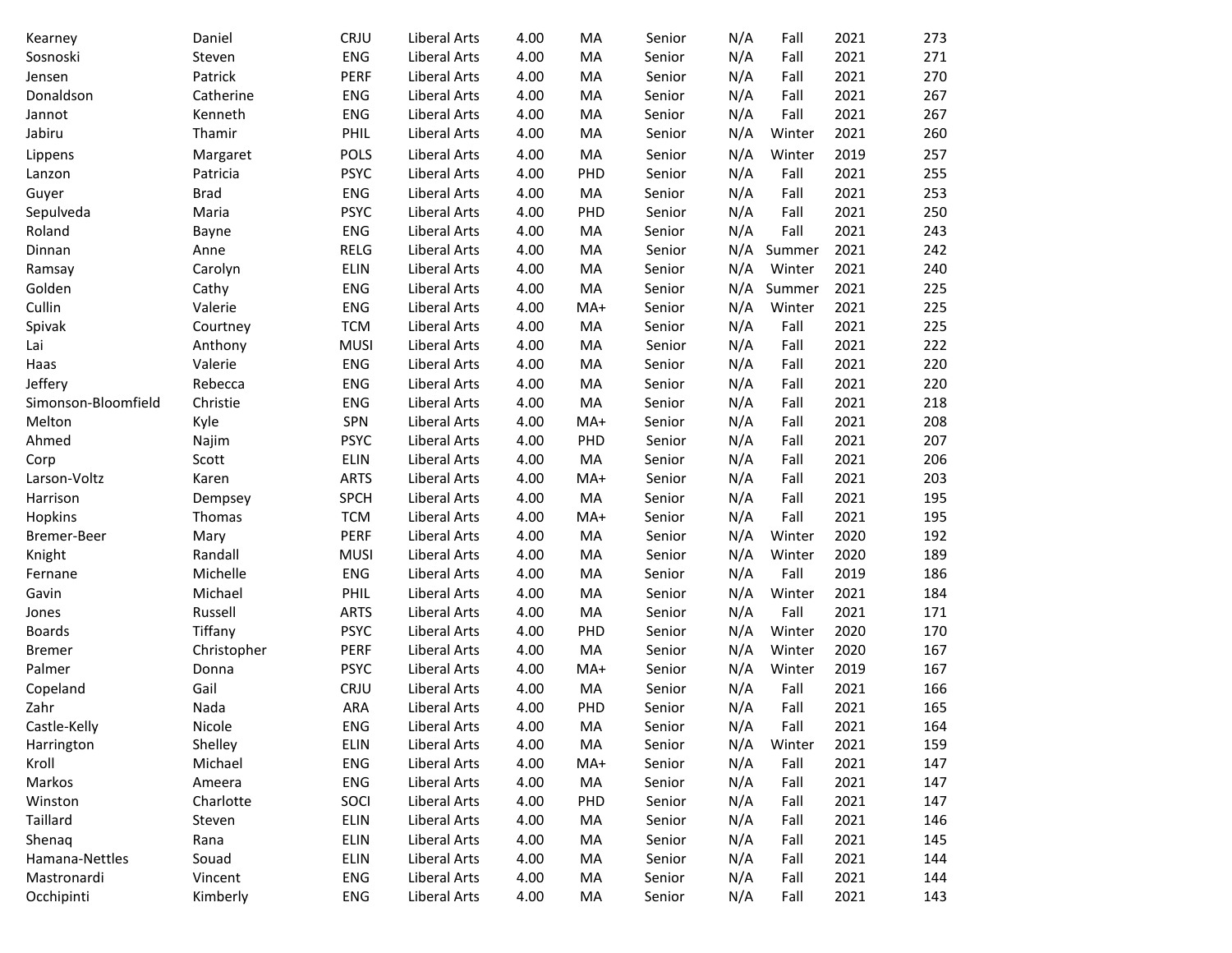| Conely        | Kimberly    | <b>TCM</b>  | Liberal Arts        | 4.00 | PHD        | Senior | N/A | Winter | 2019 | 138 |
|---------------|-------------|-------------|---------------------|------|------------|--------|-----|--------|------|-----|
| Kchikian      | Narine      | <b>ARTS</b> | Liberal Arts        | 4.00 | $MA+$      | Senior | N/A | Fall   | 2021 | 132 |
| Duskin        | Leisia      | <b>ARTS</b> | Liberal Arts        | 4.00 | LMA        | Senior | N/A | Fall   | 2021 | 128 |
| Ewing         | Kevin       | <b>ARTS</b> | Liberal Arts        | 4.00 | MA+        | Senior | N/A | Fall   | 2021 | 128 |
| Brownlee      | Betty       | <b>ARTS</b> | Liberal Arts        | 4.00 | $MA+$      | Senior | N/A | Winter | 2021 | 124 |
| Beeler        | Bryan       | PERF        | Liberal Arts        | 4.00 | LMA        | Senior | N/A | Fall   | 2021 | 119 |
| Ajazi         | Sonila      | <b>ELIN</b> | Liberal Arts        | 4.00 | MA         | Senior | N/A | Fall   | 2021 | 113 |
| Cannon        | David       | CRJU        | Liberal Arts        | 4.00 | PHD        | Senior | N/A | Winter | 2019 | 112 |
| Berry         | Nina        | <b>POLS</b> | Liberal Arts        | 4.00 | MA         | Senior | N/A | Winter | 2019 | 111 |
| Rosic         | Nemanja     | <b>ARTS</b> | Liberal Arts        | 4.00 | MA+        | Senior | N/A | Fall   | 2021 | 110 |
| Kilcullen     | Sarah       | SPN         | <b>Liberal Arts</b> | 4.00 | MA         | Senior | N/A | Winter | 2020 | 110 |
| Johns         | Edgar       | <b>PSYC</b> | Liberal Arts        | 4.00 | MA+        | Senior | N/A | Fall   | 2021 | 110 |
| Al-Haddi      | Tahani      | <b>ELIN</b> | Liberal Arts        | 4.00 | MA         | Senior | N/A | Fall   | 2021 | 109 |
| Mazurek       | Allen       | <b>TCM</b>  | Liberal Arts        | 4.00 | MA         | Senior | N/A | Fall   | 2021 | 107 |
| Parker        | Chimere     | <b>ENG</b>  | Liberal Arts        | 4.00 | MA         | Senior | N/A | Fall   | 2021 | 107 |
| Johnson       | Frankie     | <b>ELIN</b> | Liberal Arts        | 4.00 | MA         | Senior | N/A | Fall   | 2021 | 106 |
| Sekulidis     | Patricia    | <b>ARTS</b> | Liberal Arts        | 4.00 | MA         | Senior | N/A | Fall   | 2021 | 105 |
| Matzke        | Drew        | PHIL        | <b>Liberal Arts</b> | 4.00 | MA         | Senior | N/A | Fall   | 2021 | 105 |
| Nedelkoski    | Sinisa      | <b>ARTS</b> | Liberal Arts        | 4.00 | MA         | Senior | N/A | Fall   | 2021 | 94  |
| Lansuer       | Maureen     | ELIN        | Liberal Arts        | 4.00 | MA         | Senior | N/A | Fall   | 2021 | 93  |
| Kelly         | Margaret    | <b>ARTS</b> | Liberal Arts        | 4.00 | LMA        | Senior | N/A | Fall   | 2021 | 90  |
| Simpson       | Sheabra     | <b>PSYC</b> | Liberal Arts        | 4.00 | PHD        | Senior | N/A | Fall   | 2021 | 90  |
| Espinosa      | Mitzi       | <b>ELIN</b> | Liberal Arts        | 4.00 | MA         | Senior | N/A | Fall   | 2021 | 89  |
| Nelson        | Nancy       | <b>ENG</b>  | Liberal Arts        | 4.00 | PHD        | Senior | N/A | Winter | 2021 | 87  |
| Guilmette     | Amy         | <b>DNCE</b> | Liberal Arts        | 4.00 | MA         | Senior | N/A | Winter | 2019 | 86  |
| Suwan         | Leana       | <b>ELIN</b> | Liberal Arts        | 4.00 | MA         | Senior | N/A | Winter | 2020 | 83  |
| Mohamed       | Asia        | <b>ELIN</b> | Liberal Arts        | 4.00 | MA         | Senior | N/A | Fall   | 2021 | 81  |
| Ramadan       | Tareq       | <b>ANTH</b> | Liberal Arts        | 4.00 | MA+        | Senior | N/A | Fall   | 2021 | 81  |
| Rodgers       | Christopher | <b>SPCH</b> | Liberal Arts        | 4.00 | PHD        | Senior | N/A | Fall   | 2021 | 78  |
| Wells         | Henry       | SOCI        | Liberal Arts        | 4.00 | MA+        | Senior | N/A | Fall   | 2021 | 78  |
| Ferguson      | Syeda       | <b>ENG</b>  | Liberal Arts        | 4.00 | MA         | Senior | N/A | Fall   | 2021 | 75  |
| Kannapell     | Lisa        | <b>ELIN</b> | Liberal Arts        | 4.00 | MA         | Senior | N/A | Fall   | 2021 | 75  |
| Hammoud       | Abed        | CRJU        | Liberal Arts        | 3.21 | PHD        | Senior | N/A | Fall   | 2021 | 75  |
| Jaber         | Nahed       | <b>ARTS</b> | Liberal Arts        | 4.00 | MA         | Senior | N/A | Fall   | 2021 | 73  |
| <b>Butler</b> | Sean        | PHIL/RELG   | Liberal Arts        | 4.00 | MA         | Senior | N/A | Fall   | 2021 | 72  |
| Mulligan      | Joshua      | <b>ARTS</b> | Liberal Arts        | 3.21 | <b>LMA</b> | Senior | N/A | Fall   | 2021 | 72  |
| Saraswat      | Hollie      | GER         | Liberal Arts        | 3.19 | LMA        | Senior | N/A | Fall   | 2021 | 70  |
| Ezzat         | Mariam      | <b>ARTS</b> | Liberal Arts        | 3.06 | MA+        | Senior | N/A | Fall   | 2021 | 69  |
| Jayaprakash   | Shalini     | ELIN        | Liberal Arts        | 3.18 | PHD        | Senior | N/A | Fall   | 2021 | 66  |
| Scott         | Stuart      | <b>MUSI</b> | Liberal Arts        | 3.15 | PHD        | Senior | N/A | Fall   | 2021 | 66  |
| Preece        | Felicia     | ENG         | Liberal Arts        | 3.14 | MA+        | Senior | N/A | Fall   | 2021 | 65  |
| Jackson       | Sterling    | SOCI        | Liberal Arts        | 3.15 | MA         | Senior | N/A | Fall   | 2021 | 63  |
| King          | Kenneth     | POLS        | Liberal Arts        | 3.14 | PHD        | Senior | N/A | Fall   | 2019 | 62  |
| Chehab        | Ahmad       | ARA         | Liberal Arts        | 3.14 | MA         | Senior | N/A | Fall   | 2021 | 62  |
| Carson        | Thomas      | <b>ARTS</b> | Liberal Arts        | 3.13 | PHD        | Senior | N/A | Winter | 2020 | 61  |
| Doppke        | Jamila      | <b>FRE</b>  | Liberal Arts        | 3.12 | MA         | Senior | N/A | Fall   | 2021 | 61  |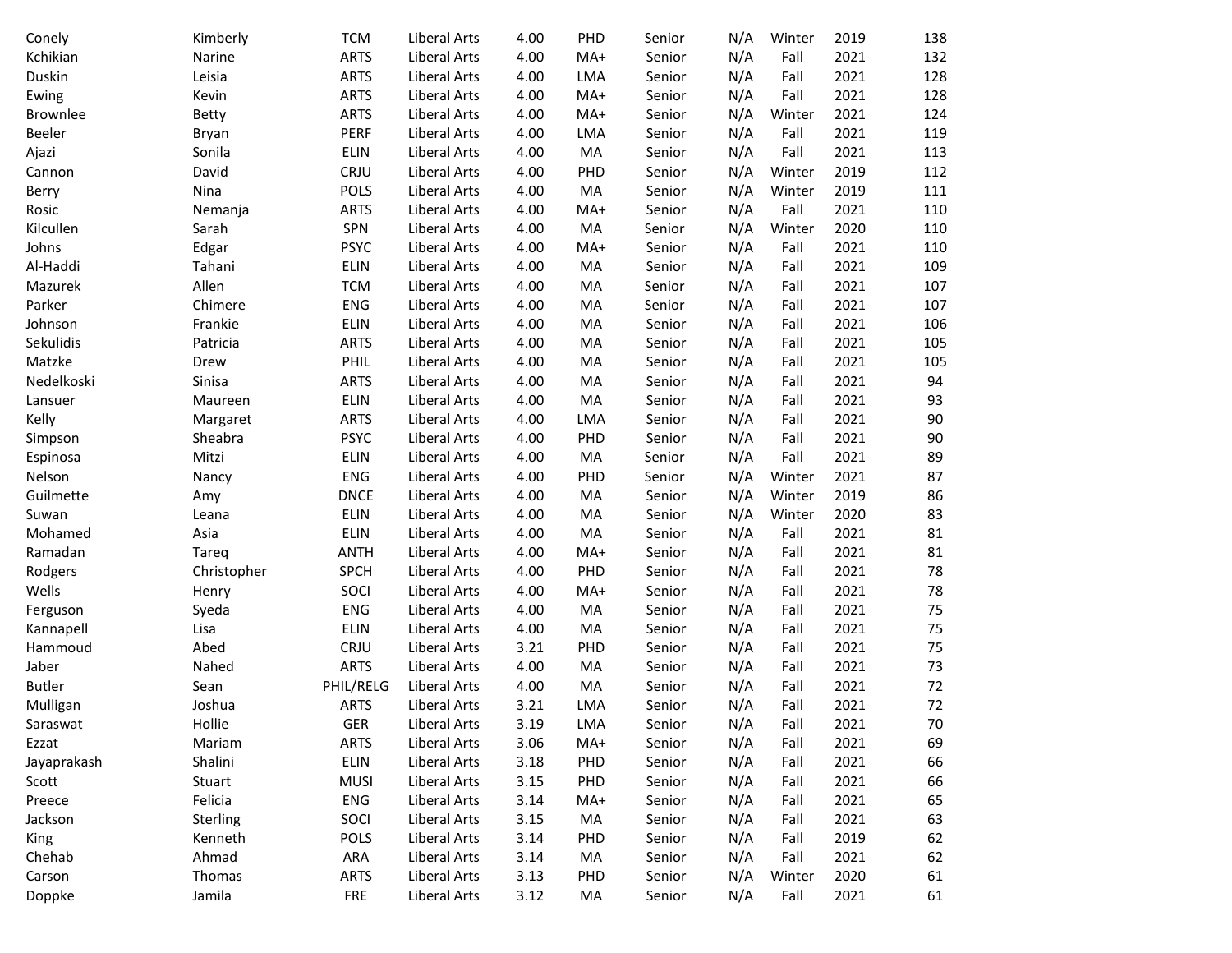| Himes          | Sarah         | <b>TCM</b>  | Liberal Arts        | 3.09 | MA    | Senior       | N/A            | Fall   | 2020 | 60 |
|----------------|---------------|-------------|---------------------|------|-------|--------------|----------------|--------|------|----|
| Julian         | Frances       | <b>ENG</b>  | Liberal Arts        | 3.11 | MA    | Senior       | N/A            | Winter | 2019 | 59 |
| Abusbeih       | Adia          | ELIN        | Liberal Arts        | 3.09 | MA    | Senior       | N/A            | Summer | 2021 | 58 |
| Fulcher        | James         | <b>ENG</b>  | Liberal Arts        | 3.06 | MA    | Probationary | 7              | Winter | 2019 | 54 |
| Moussa         | Raya          | <b>ELIN</b> | Liberal Arts        | 2.20 | MA    | Probationary | 7              | Fall   | 2021 | 54 |
| Music          | Amy           | <b>ELIN</b> | Liberal Arts        | 3.06 | MA    | Probationary | $\overline{7}$ | Fall   | 2021 | 54 |
| Kennedy        | Michael       | CRJU        | Liberal Arts        | 2.02 | MA    | Senior       | N/A            | Fall   | 2021 | 52 |
| Anderson       | Darnell       | <b>SPCH</b> | Liberal Arts        | 2.21 | PHD   | Senior       | N/A            | Fall   | 2021 | 51 |
| Clark          | Kimberly      | ENG         | Liberal Arts        | 3.03 | MA    | Senior       | N/A            | Fall   | 2021 | 51 |
| <b>Bobee</b>   | Cristin       | <b>ENG</b>  | Liberal Arts        | 3.01 | MA    | Senior       | N/A            | Winter | 2019 | 49 |
| Trott          | David         | <b>ENG</b>  | Liberal Arts        | 3.00 | MA    | Probationary | 6              | Fall   | 2021 | 48 |
| Dereadt        | Taylor        | <b>ENG</b>  | Liberal Arts        | 3.00 | MA    | Senior       | N/A            | Fall   | 2021 | 45 |
| Schultz        | Karen         | <b>PSYC</b> | Liberal Arts        | 2.21 | MA    | Probationary | $\overline{7}$ | Fall   | 2021 | 45 |
| Watts          | Charisse      | <b>ENG</b>  | Liberal Arts        | 2.21 | MA+   | Senior       | N/A            | Fall   | 2021 | 45 |
| Berry          | Ashley        | <b>ARTS</b> | Liberal Arts        | 2.18 | LMA   | Probationary | $\overline{7}$ | Fall   | 2021 | 43 |
| <b>Baker</b>   | Benjamin      | <b>RELG</b> | Liberal Arts        | 2.18 | PHD   | Senior       | N/A            | Winter | 2020 | 42 |
| Johnson        | Joseph        | <b>ENG</b>  | Liberal Arts        | 2.18 | MA    | Probationary | 5              | Fall   | 2021 | 42 |
| Parker         | <b>Bilaal</b> | ELIN        | Liberal Arts        | 2.17 | MA    | Probationary | $\overline{7}$ | Fall   | 2021 | 42 |
| Pritchett      | Emily         | <b>PSYC</b> | <b>Liberal Arts</b> | 2.18 | MA    | Probationary | 7              | Fall   | 2021 | 42 |
| Elhajj         | Hiba          | ELIN        | <b>Liberal Arts</b> | 2.15 | PHD   | Probationary | 6              | Fall   | 2021 | 42 |
| Lewandowski    | Lisa          | <b>ARTS</b> | Liberal Arts        | 2.16 | MA+   | Senior       | N/A            | Winter | 2019 | 40 |
| Chibou         | Kimberly      | ELIN        | Liberal Arts        | 2.15 | MA    | Probationary | 6              | Fall   | 2021 | 39 |
| Kozlowski      | Maryann       | <b>HUM</b>  | <b>Liberal Arts</b> | 2.03 | MA    | Probationary | 5              | Fall   | 2021 | 37 |
| Hayes          | Daniel        | <b>ELIN</b> | Liberal Arts        | 2.12 | MA    | Probationary | 5              | Fall   | 2020 | 37 |
| Manetta-Biehl  | Joann         | SPN         | Liberal Arts        | 2.12 | PHD   | Probationary | 5              | Fall   | 2021 | 36 |
| Mayo           | Emily         | <b>ARTS</b> | Liberal Arts        | 2.12 | $MA+$ | Probationary | 6              | Fall   | 2021 | 36 |
| <b>Brennan</b> | Patrick       | <b>MUSI</b> | Liberal Arts        | 2.12 | MA    | Probationary | 6              | Winter | 2020 | 36 |
| Solomon        | Jimmy         | CRJU        | Liberal Arts        | 2.12 | MA    | Senior       | N/A            | Winter | 2020 | 36 |
| Rautio         | Matthew       | <b>HUM</b>  | Liberal Arts        | 2.12 | MA    | Senior       | N/A            | Winter | 2021 | 36 |
| Chms-Eddin     | Samer         | <b>ARA</b>  | Liberal Arts        | 2.12 | MA    | Probationary | 5              | Fall   | 2021 | 36 |
| Maatouk        | Wedad         | ELIN        | Liberal Arts        | 2.11 | MA    | Probationary | 6              | Fall   | 2021 | 35 |
| Beatty         | Stephanie     | <b>SIGN</b> | Liberal Arts        | 2.09 | MA+   | Probationary | 5              | Winter | 2019 | 33 |
| lacopelli      | Kristin       | <b>ENG</b>  | Liberal Arts        | 2.09 | MA    | Probationary | 5              | Fall   | 2021 | 33 |
| King           | Angela        | <b>ENG</b>  | Liberal Arts        | 2.09 | MA    | Probationary | 5              | Fall   | 2021 | 33 |
| Fankhauser     | Devon         | <b>FRE</b>  | Liberal Arts        | 2.08 | MA    | Probationary | 5              | Fall   | 2021 | 32 |
| Frost          | Shanon        | ENG         | Liberal Arts        | 2.07 | MA    | Probationary | 5              | Fall   | 2021 | 31 |
| Helser         | Christian     | <b>ARTS</b> | Liberal Arts        | 2.06 | MA    | Probationary | 5              | Fall   | 2021 | 31 |
| Perkinson      | Wendy         | SPCH        | Liberal Arts        | 2.06 | MA    | Probationary | 7              | Fall   | 2021 | 30 |
| Smith          | Heather       | ELIN        | <b>Liberal Arts</b> | 2.03 | MA    | Probationary | 4              | Fall   | 2020 | 27 |
| Aboulhassan    | Salam         | SOCI        | Liberal Arts        | 2.03 | MA    | Probationary | 5              | Fall   | 2019 | 27 |
| Marshall       | David         | CRJU        | Liberal Arts        | 2.03 | MA    | Probationary | 7              | Winter | 2019 | 27 |
| Marks          | Edward        | ENG         | <b>Liberal Arts</b> | 2.03 | MA    | Probationary | 5              | Fall   | 2021 | 27 |
| Morandini      | Aaron         | <b>PSYC</b> | <b>Liberal Arts</b> | 2.03 | MA    | Probationary | 4              | Fall   | 2021 | 27 |
| Alsadah        | Abdulhakem    | <b>POLS</b> | Liberal Arts        | 2.03 | MA+   | Probationary | 5              | Summer | 2021 | 27 |
| <b>Block</b>   | Carolyn       | <b>SPCH</b> | Liberal Arts        | 2.00 | PHD   | Probationary | 4              | Fall   | 2021 | 24 |
| Raymond        | Christopher   | ELIN        | Liberal Arts        | 1.22 | MA    | Probationary | 3              | Winter | 2019 | 22 |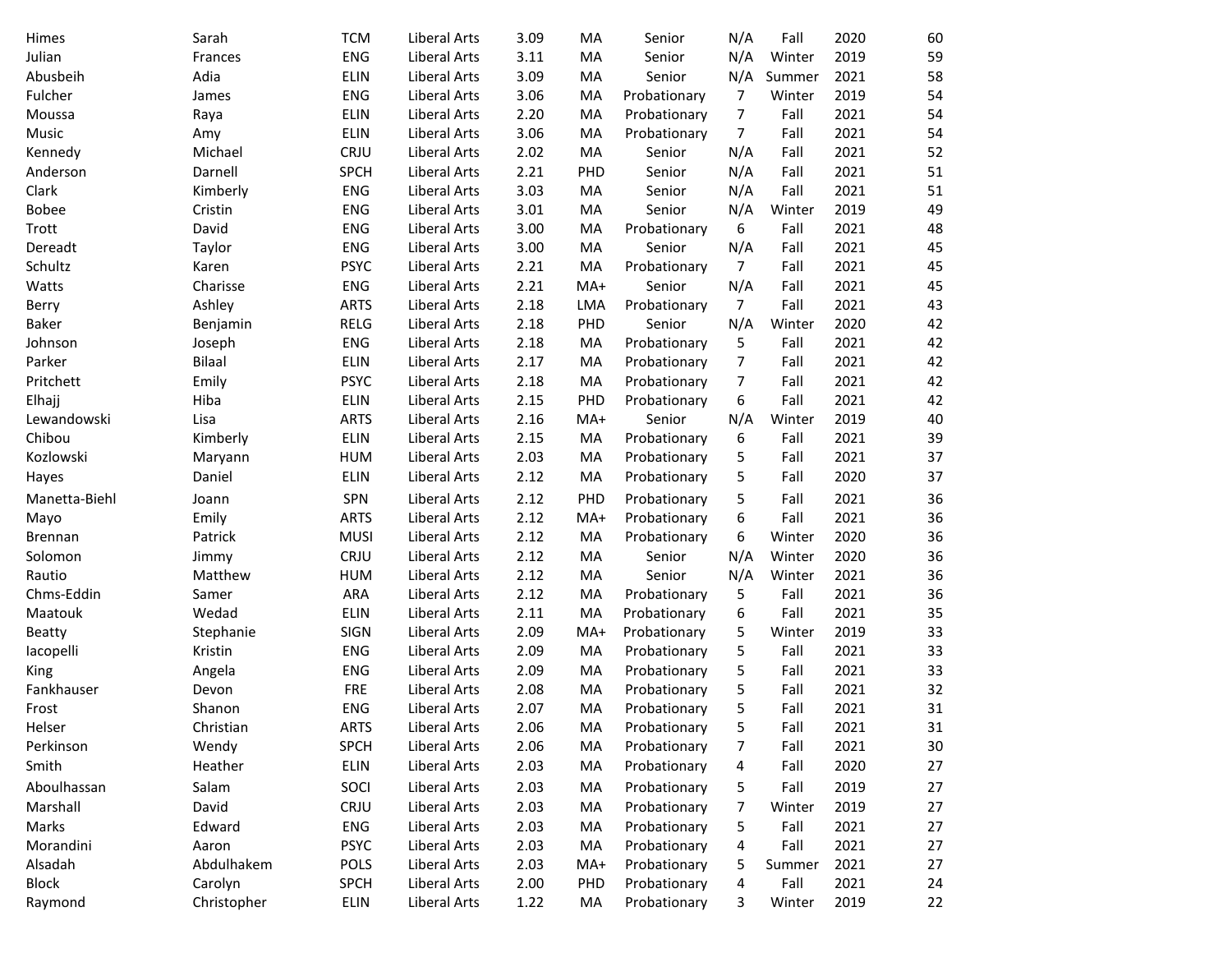| Zobl-Tar     | Elizabeth      | <b>ENG</b>  | Liberal Arts        | 1.21 | MA         | Probationary | 3              | Winter | 2020 | 21 |
|--------------|----------------|-------------|---------------------|------|------------|--------------|----------------|--------|------|----|
| Flores       | Usha           | <b>ELIN</b> | <b>Liberal Arts</b> | 1.21 | MA         | Probationary | 3              | Fall   | 2021 | 21 |
| Schwartz     | Wendy          | <b>ELIN</b> | Liberal Arts        | 1.21 | MA         | Probationary | 3              | Fall   | 2021 | 21 |
| Lickers      | Jennifer       | <b>ARTS</b> | Liberal Arts        | 1.20 | MA+        | Probationary | 4              | Winter | 2019 | 20 |
| Weber        | Darice         | CRJU        | Liberal Arts        | 1.20 | PHD        | Probationary | 5              | Fall   | 2021 | 20 |
| Grantz       | <b>Brandon</b> | <b>PERF</b> | Liberal Arts        | 1.19 | MA         | Probationary | 3              | SP/SU  | 2019 | 19 |
| Odeh         | Dillon         | ARA         | Liberal Arts        | 1.19 | MA         | Probationary | 5              | Fall   | 2021 | 19 |
| Kashmar      | Nisrine        | <b>ELIN</b> | Liberal Arts        | 1.19 | MA         | Probationary | 3              | Winter | 2020 | 19 |
| <b>Bass</b>  | Diane          | <b>SIGN</b> | Liberal Arts        | 1.18 | LMA        | Probationary | 2              | Winter | 2019 | 18 |
| Schulze      | Gerald         | <b>ARTS</b> | Liberal Arts        | 1.18 | LMA        | Probationary | 3              | Fall   | 2021 | 18 |
| Hawkins      | Sarah          | <b>PERF</b> | Liberal Arts        | 1.18 | MA         | Probationary | 4              | Fall   | 2019 | 18 |
| Durham       | James          | PHIL        | Liberal Arts        | 1.18 | PHD        | Probationary | 3              | Fall   | 2019 | 18 |
| Bierzynski   | Michele        | ELIN        | Liberal Arts        | 1.18 | MA         | Probationary | 2              | Winter | 2019 | 18 |
| Mazurek      | Kendal         | <b>ARTS</b> | Liberal Arts        | 1.18 | LMA        | Probationary | 6              | Fall   | 2021 | 18 |
| Aylesworth   | Beth           | <b>SIGN</b> | Liberal Arts        | 1.16 | LMA        | Probationary | 3              | Winter | 2019 | 16 |
| Irwin        | Grace          | ELIN        | Liberal Arts        | 1.15 | MA         | Probationary | 3              | Summer | 2021 | 15 |
| Lane         | Mark           | ENGL        | Liberal Arts        | 1.15 | MA         | Probationary | 3              | Winter | 2019 | 15 |
| Bentley      | Joanna         | ENGL        | Liberal Arts        | 1.15 | MA         | Probationary | 1              | Winter | 2020 | 15 |
| Lennox       | John           | PERF        | Liberal Arts        | 1.15 | PHD        | Probationary | 4              | Winter | 2020 | 15 |
| Kobaia       | Racha          | CRJU        | Liberal Arts        | 1.15 | MA         | Probationary | 5              | Fall   | 2021 | 15 |
| Ferreyra     | Jane           | <b>ENG</b>  | Liberal Arts        | 1.15 | MA         | Probationary | 3              | Winter | 2021 | 15 |
| Kaur         | Navkiran       | SOCI        | Liberal Arts        | 1.15 | PHD        | Probationary | 3              | Winter | 2021 | 15 |
| Kubiak       | Alexandra      | <b>ELIN</b> | Liberal Arts        | 1.15 | MA         | Probationary | 3              | Summer | 2021 | 15 |
| Flaugher     | David          | <b>ARTS</b> | Liberal Arts        | 1.12 | MA         | Probationary | 1              | Winter | 2020 | 12 |
| Weirich      | Regina         | <b>ELIN</b> | Liberal Arts        | 1.12 | MA         | Probationary | 2              | Winter | 2019 | 12 |
| Byrne        | Benjamin       | <b>SPCH</b> | Liberal Arts        | 1.12 | <b>LMA</b> | Probationary | 2              | Winter | 2019 | 12 |
| Wilmering    | Cortney        | <b>ENG</b>  | Liberal Arts        | 1.12 | MA         | Probationary | 2              | Fall   | 2020 | 12 |
| Dunham       | Adam           | <b>ENG</b>  | <b>Liberal Arts</b> | 1.12 | PHD        | Probationary | 1              | Winter | 2020 | 12 |
| Carrington   | William        | SOCI        | Liberal Arts        | 1.12 | MA         | Probationary | 3              | Fall   | 2021 | 12 |
| Shreve       | Melinda        | <b>SPCH</b> | Liberal Arts        | 1.12 | PHD        | Probationary | 4              | Fall   | 2021 | 12 |
| Jone         | Shellie        | <b>PSYC</b> | Liberal Arts        | 1.12 | MA         | Probationary | 2              | Winter | 2021 | 12 |
| Shahin       | Issa           | CRJU        | Liberal Arts        | 1.12 | MA         | Probationary | 3              | Winter | 2021 | 12 |
| Sturgis      | Stephanie      | <b>ENG</b>  | Liberal Arts        | 1.12 | PHD        | Probationary | 2              | Winter | 2021 | 12 |
| <b>Babak</b> | Larissa        | ENGL        | Liberal Arts        | 1.11 | MA         | Probationary | $\mathbf 1$    | Winter | 2020 | 11 |
| Davis        | Jason          | ENGL        | Liberal Arts        | 1.09 | MA         | Probationary | 6              | Winter | 2020 | 9  |
| Waldschmidt  | Kelly          | <b>ENG</b>  | Liberal Arts        | 1.09 | MA         | Probationary | 2              | Fall   | 2019 | 9  |
| Hahn Nielsen | Jennifer       | ENG         | Liberal Arts        | 1.09 | MA         | Probationary | $\mathbf 1$    | Winter | 2019 | 9  |
| Jones        | Ralph          | CRJU        | Liberal Arts        | 1.09 | MA         | Probationary | 3              | Winter | 2019 | 9  |
| Eyl          | David          | CRJU        | <b>Liberal Arts</b> | 1.09 | MA         | Probationary | $\overline{2}$ | Winter | 2021 | 9  |
| O'Bryan      | Anne           | ENG         | Liberal Arts        | 1.09 | MA         | Probationary | 2              | Winter | 2021 | 9  |
| Mohlke-Hill  | Jeanetta       | SPN         | Liberal Arts        | 1.08 | MA         | Probationary | $\mathbf{1}$   | Winter | 2020 | 8  |
| Kahl         | Harvey         | <b>MUSI</b> | <b>Liberal Arts</b> | 1.08 | MA         | Probationary | 2              | Winter | 2021 | 8  |
| Karabetsos   | Nicholas       | <b>ARTS</b> | Liberal Arts        | 1.06 | MA         | Probationary | 1              | Fall   | 2019 | 6  |
| Boddy        | Heather        | <b>ARTS</b> | <b>Liberal Arts</b> | 1.06 | <b>LMA</b> | Probationary | $\mathbf{1}$   | Winter | 2019 | 6  |
| Mahnick      | Amy            | <b>ARTS</b> | Liberal Arts        | 1.06 | MA+        | Probationary | $\mathbf{1}$   | Fall   | 2021 | 6  |
| Mattingly    | Mary           | <b>ENG</b>  | Liberal Arts        | 1.06 | MA         | Probationary | $\mathbf{1}$   | Fall   | 2019 | 6  |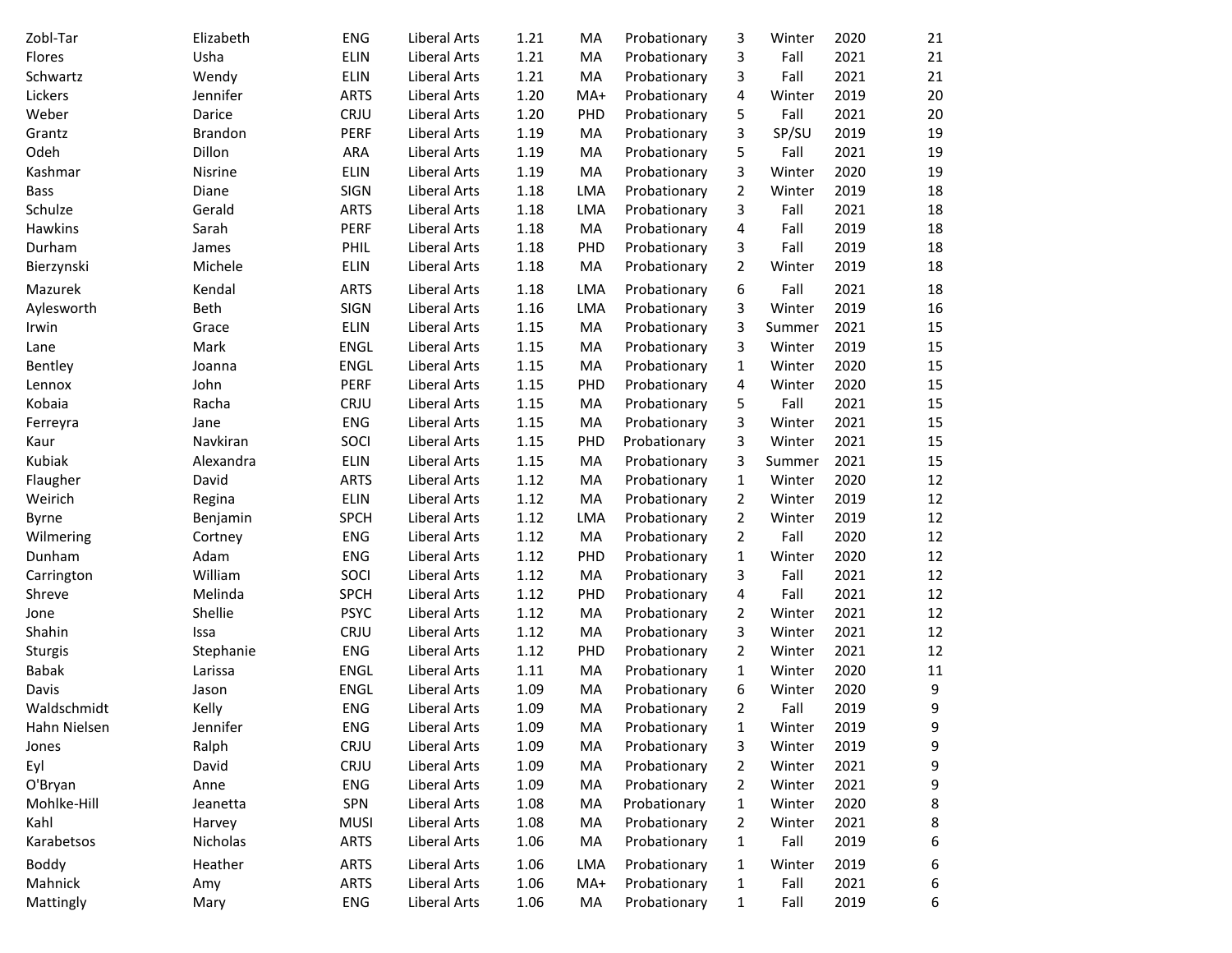| Baker-Giese  | Erin       | SOCI        | Liberal Arts | 1.06 | $MA+$      | Probationary | 2   | Fall   | 2020 | 6 |
|--------------|------------|-------------|--------------|------|------------|--------------|-----|--------|------|---|
| Davis        | Alexandria | <b>DNCE</b> | Liberal Arts | 1.06 | <b>LMA</b> | Probationary | 1   | Winter | 2020 | 6 |
| Madrigal     | Aaron      | <b>ENG</b>  | Liberal Arts | 1.06 | MA         | Probationary | 1   | Winter | 2020 | 6 |
| Malinowski   | Adam       | <b>ENG</b>  | Liberal Arts | 1.06 | МA         | Probationary | 1   | Winter | 2020 | 6 |
| Sharkey      | Kyle       | <b>ARTS</b> | Liberal Arts | 1.04 | $MA+$      | Probationary | 1   | Fall   | 2021 | 4 |
| Gardner      | Christine  | <b>GER</b>  | Liberal Arts | 1.04 |            | Probationary | 1   | Winter | 2021 | 4 |
| Mancinelli   | Diane      | <b>DNCE</b> | Liberal Arts | 4.00 | MA         | Senior       | N/A | Fall   | 2019 | 3 |
| Slocum       | Kathryn    | <b>ANTH</b> | Liberal Arts | 1.03 | <b>LMA</b> | Probationary | 1   | Winter | 2019 | 3 |
| Lotarski     | Gabriel    | <b>SOCI</b> | Liberal Arts | 1.03 | <b>MA</b>  | Probationary | 1   | Fall   | 2020 | 3 |
| Antis        | Andrew     | PHIL        | Liberal Arts | 1.03 | <b>PHD</b> | Probationary | 1   | Winter | 2020 | 3 |
| Proulx       | Jeremy     | PHIL        | Liberal Arts | 1.03 | <b>PHD</b> | Probationary | 1   | Winter | 2020 | 3 |
| Zakir        | Nabiha     | <b>PSYC</b> | Liberal Arts | 1.03 | PHD        | Probationary | 1   | Winter | 2020 | 3 |
| <b>Bates</b> | Amanda     | <b>PERF</b> | Liberal Arts | 1.01 | <b>LMA</b> | Probationary | 1   | Winter | 2019 |   |
| Hrycaj       | Lara       | <b>TCM</b>  | Liberal Arts | 1.01 | PHD        | Probationary | 1   | Fall   | 2020 |   |